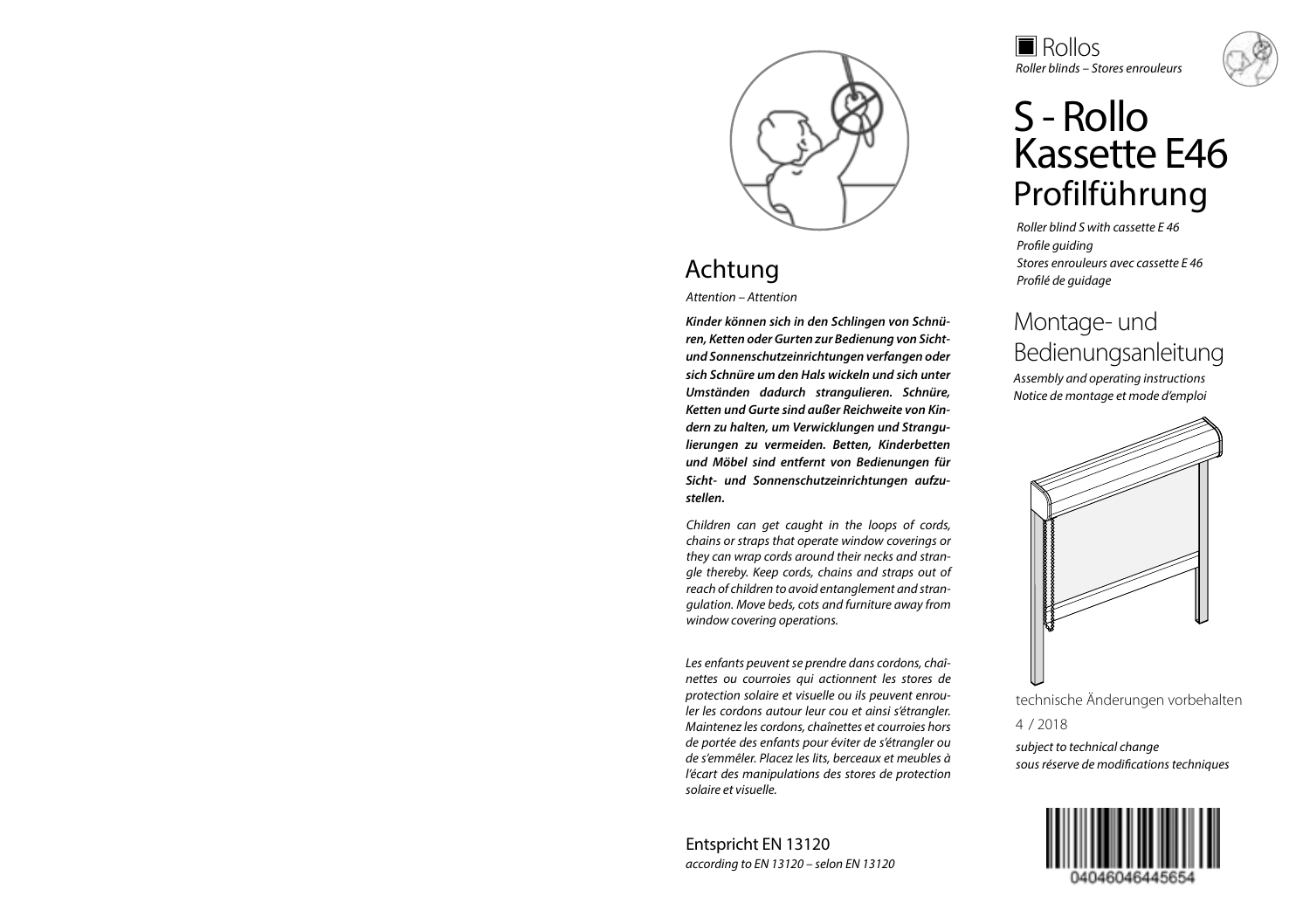## **<sup>A</sup>** Allgemeine Hinweise

#### *General advices – Indications générale*

*Tournevis cruciforme*

Die Montage der Profilführungen erfolgt nachdem die jeweilige Rollokassette montiert wurde. Die Außenseite des Seitenprofils verläuft bündig mit der Außenseite der Rollokassette.

Bei der Montage ist insbesondere darauf zu achten, dass die Profilführungen parallel zueinander und im rechten Winkel zur Rollokassette verlaufen.

Die Auflagefläche der Profile muss eine Breite von min. 11 mm betragen.

*The assembly of the profile guides is made after the corresponding roller blind cassette has been mounted. The outside of the side profile runs on one level with the outside of the roller blind cassette.*

*During the assembly of the profile guides, you must especially pay attention, that the profile guides are parrallel and running at a right angle to the cassette of the roller blind. The overlay of the profiles must have at least a width of 11 mm.*



*Mèche à spirale*

*Perçeuse*

## **<sup>B</sup>** Vorbereitung

*Preparation – Préparation*

Bevor die Profilführungen montiert werden, muss die Kante der Endkappen bis zur Sollbruchstelle entfernt werden. Schieben Sie anschließend die Endkappen auf das Blendenprofil.

*You have to remove the edge of the end caps up to the predetermined breaking point, before the mounting of the profile guidings. Afterwards, put the end caps onto the cover profile.*

*Enlever le bord d'embout jusqu'au point de rupture, avant la montage de profilés de guidage. Après, pousser les embouts sur le profilé cache.*

#### **Anzahl der Befestigungsbohrungen bestimmen**

*Fix the number of fixing drillings – Déterminer le nombre de perçages fixés*



Die erste und letzte Bohrung im Abstand von **25 mm** zum Profilende markieren, weitere Bohrungen **gleichmäßig** aufteilen.

*Mark the first and last drilling with a distance of 25 mm to the end of the profile. Divide furhter drillings regularly.*

*Marquer le premier et le dernier perçage avec une* 

Profilmarkierung (auf der Rückseite) *Profile marking (on the reverse) Marque de profilé* 

Bohrungen für Laibungsmontage *Drillings for wall or casement fixation Perçages pour la fixation murale ou la fixation au battant de fenêtre.*

**1 2** *Perçages pour la fixation murale ou distance de 25 mm au fin de profilé. Diviser les autres perçages régulièrement.* gleiche Abstände equal distances – distances êgales  $25$   $\pm$  25 *(sur la face arrière)* Bohrungen für Wand-Fensterflügelmontage *Drillings for fixation in the embrasure*



Sollbruchstelle *Predetermined breaking point Point de rupture*

*la fixation au battant de fenêtre.*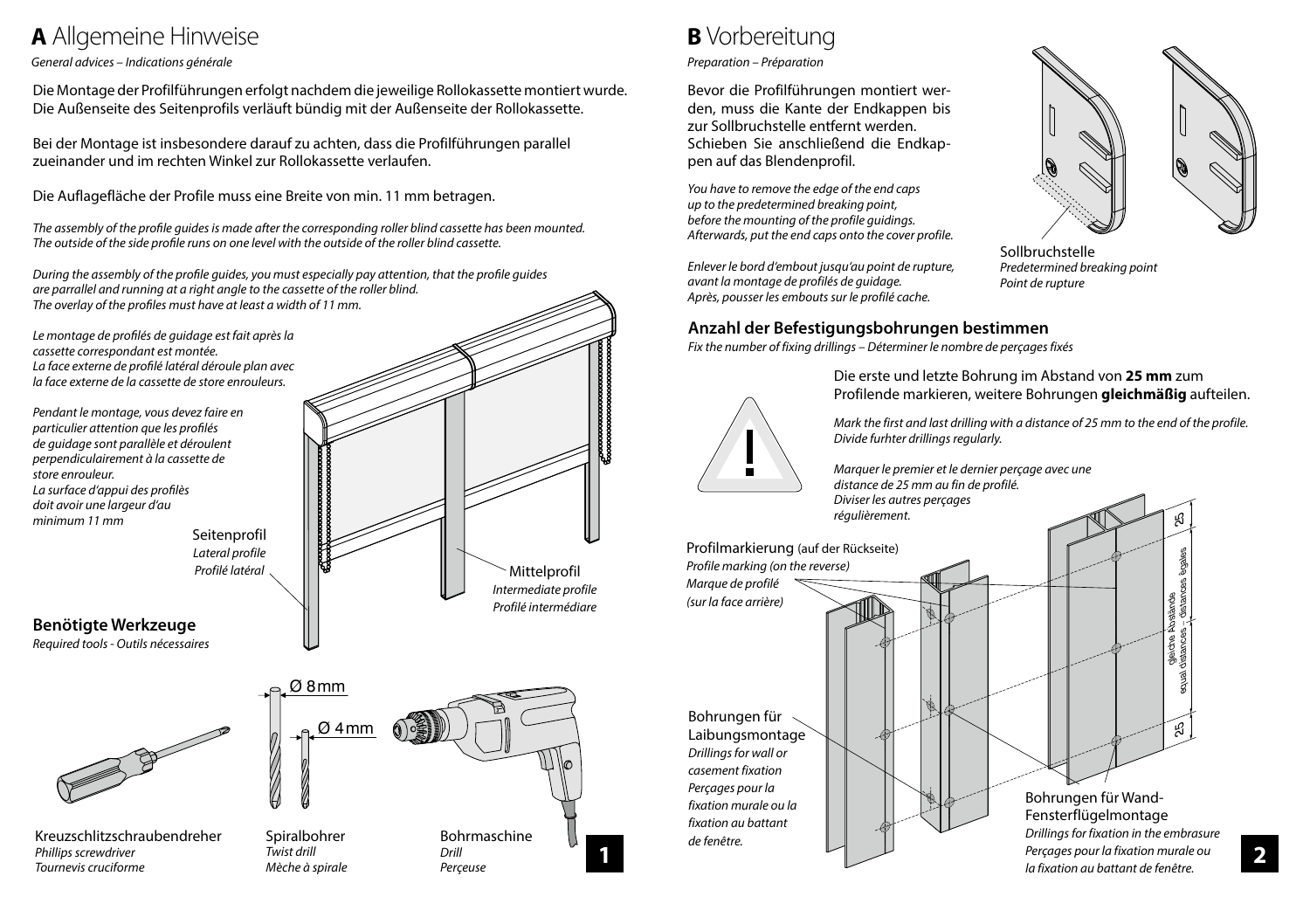### **C** Profilführung bohren *Drill the profile guiding – Percer le profilé de guidage*

#### **Laibungsmontage (Profile bohren und anschrauben)**

*Fixation in the embrasure (Drill and screw the profiles) Montage en embrasure des baies (Perçer et visser les profilés)*

Die Laibung muss rechtwinklig sein und benötigt eine Tiefe von mindestens 20 mm.

*The embrasure must be right-angled and needs a depth of at least 20 mm.*

*L'embrasure des baies doit être perpendiculairement. En autre une profondeur d'au minimum de 20 mm est nécessaire.*

Ø4mm

Bohrer Ø 4 mm auf Profilmarkierung ansetzen und durchbohren

*Put the drill (Ø 4 mm) on the profile marking and drill throught it. Mettre la perçeuse (Ø 4 mm) sur la marque profilé et la percer.*

#### **Wandmontage (Profile bohren und anschrauben)**

*Wall fixation (Drill and screw the profiles) – Fixation murale (Perçer et visser les profilés)*

- Bohrer Ø 4 mm auf Profilmarkierung (Rückseite) ansetzen und beide Profilwände durchbohren.
- Profil wenden und nur das Bohrloch der vorderen Profilwand mit Bohrer Ø 8 mm aufbohren
- Profile anschrauben
- Bohrlöcher in der vorderen Profilwand mit Abdeckstopfen verschließen
- • *Put the drill (Ø 4 mm) on the profile marking (reverse) and drill throught both profile barriers*
- *Turn the profile and drill open (with the help of a drill Ø 8 mm) the drill hole*
- *of the front profile barrier*
- • *Screw the profiles*
- • *Close the drilling holes of the front profile barrier with help of the plugs*
- *Mettre la perceuse (Ø 4 mm) sur la marque de profilé (face arrière) et perçer les deux parois de profilé*
- *Tourner le profilé et ouvrir seulement le trou (avant le profilé) à la perçeuse (Ø 8 mm)*
- *Visser les profilés*
- *Fermer les trous du profilé avant à l'aide de bouchons couvercles*



Profilmarkierung (auf der Rückseite) *Profile marking (on the reverse) Marque de profilé (à la arrière)*

## **D** Profilführung montieren

*Mount the profile guiding – Monter le profilé de guidage*

- Profilführung anschrauben
- Bohrungen ø 8 mm mit Bohrungsstopfen verschließen
- *Screw the profile guiding on*
- *Close the drillings holes ø 8 mm with plugs*
- *Visser le profilé de guidage*
- *Fermer les trous de perçage ø 8 mm avec des bouchons*